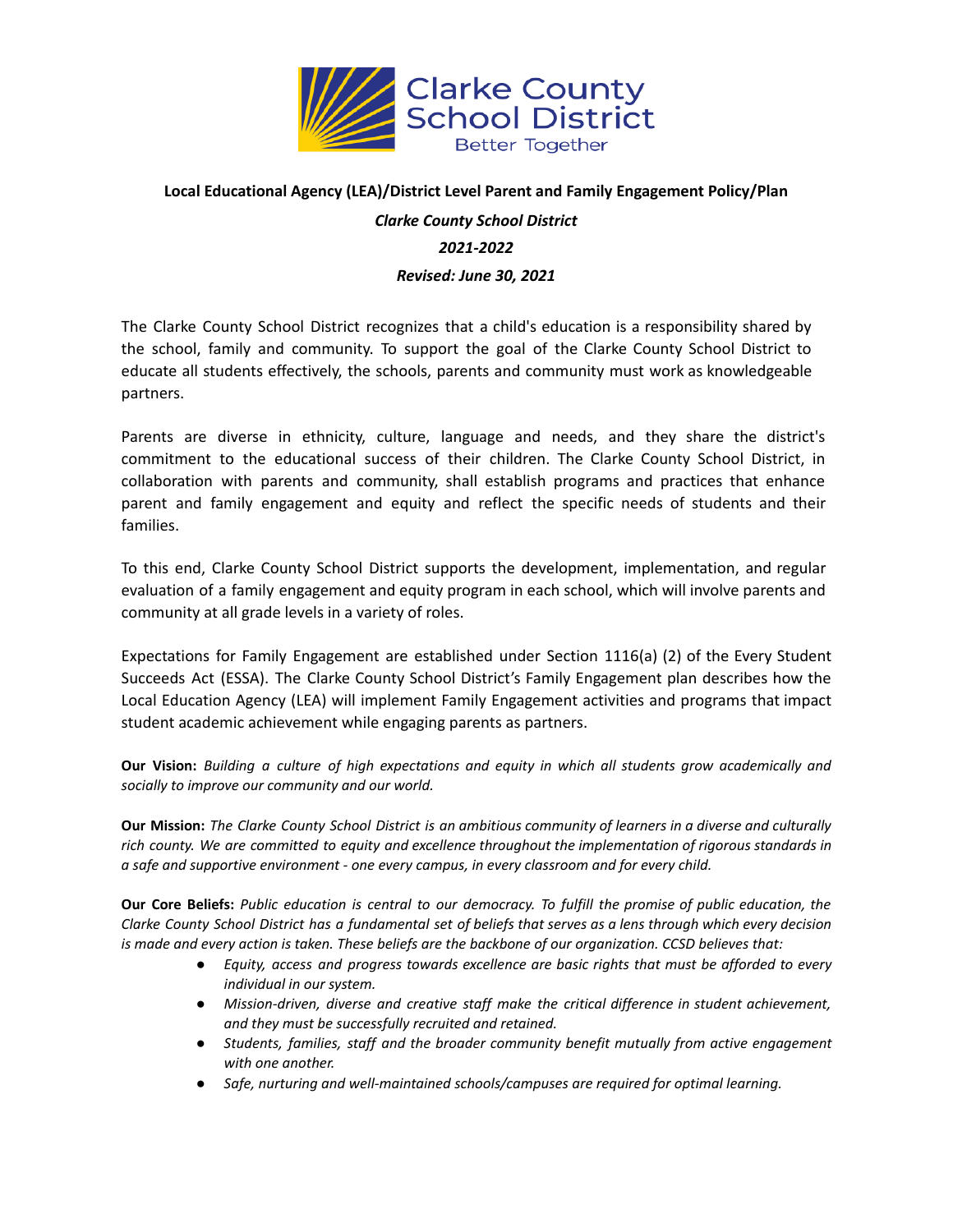**Clarke County School District agrees to implement the following requirements as outlined by Section 1116 of the Every Student Succeeds Act (ESSA):**

- **● Clarke County School District will support schools with**
	- o Implementing programs, activities and procedures to parents and families in all of its schools with Title I, Part A programs.
	- $\circ$  Consulting with parents of students in Title I programs to plan and operate the programs, activities and procedures.
	- o Ensuring that the required school-level **family engagement plans** and **school parent-compacts** meet the requirements of ESSA, Section 1116(b) (d).
- **● Clarke County School District will include this District-wide Family Engagement Plan into our District Strategic and Improvement Plans.**
- **● Clarke County School District and Schools, whenever possible, will encourage and provide full opportunities for participation of parents and families:**
	- o With limited English proficiency
	- o With limited literacy
	- o With disabilities
	- o Of migratory children
	- o Who are economically disadvantaged
	- o Of any racial or ethnic minority background
- **● Clarke County School District, whenever possible will provide information and reports in a clear and consistent format in a language parents understand. Alternative formats will be provided upon request whenever possible. (ESSA, Section 1111.)**
- If the Clarke County School District Plan for Title I, Part A is not satisfactory to parents or **families, the district will include the comments with the plan when it is sent to the State Department of Education each year.(ESSA, Section 1112)**
- **● Clarke County School District will involve the parents of children served in Title I, Part A schools in decisions about how the 1 percent of Title I, Part A funds reserved for Family Engagement is spent.**
- **● Clarke County School District will be governed by the following definition Family Engagement and requires its Title I schools to carry out programs, activities, and procedures in accordance with this definition in Section 8101 of the ESSA:**

Parental involvement means the participation of parents in regular, two-way, and meaningful communication involving student academic learning and other school activities, including ensuring:

- a) Parents play an integral role in assisting their child's learning
- b) Parents are encouraged to be actively involved in their child's education at school
- c) Parents are full partners in their child's education and are included, as appropriate, in decision-making and on advisory committees to assist in the education of their child
- d) Other activities are carried out, such as those described in Section 1118 of the ESSA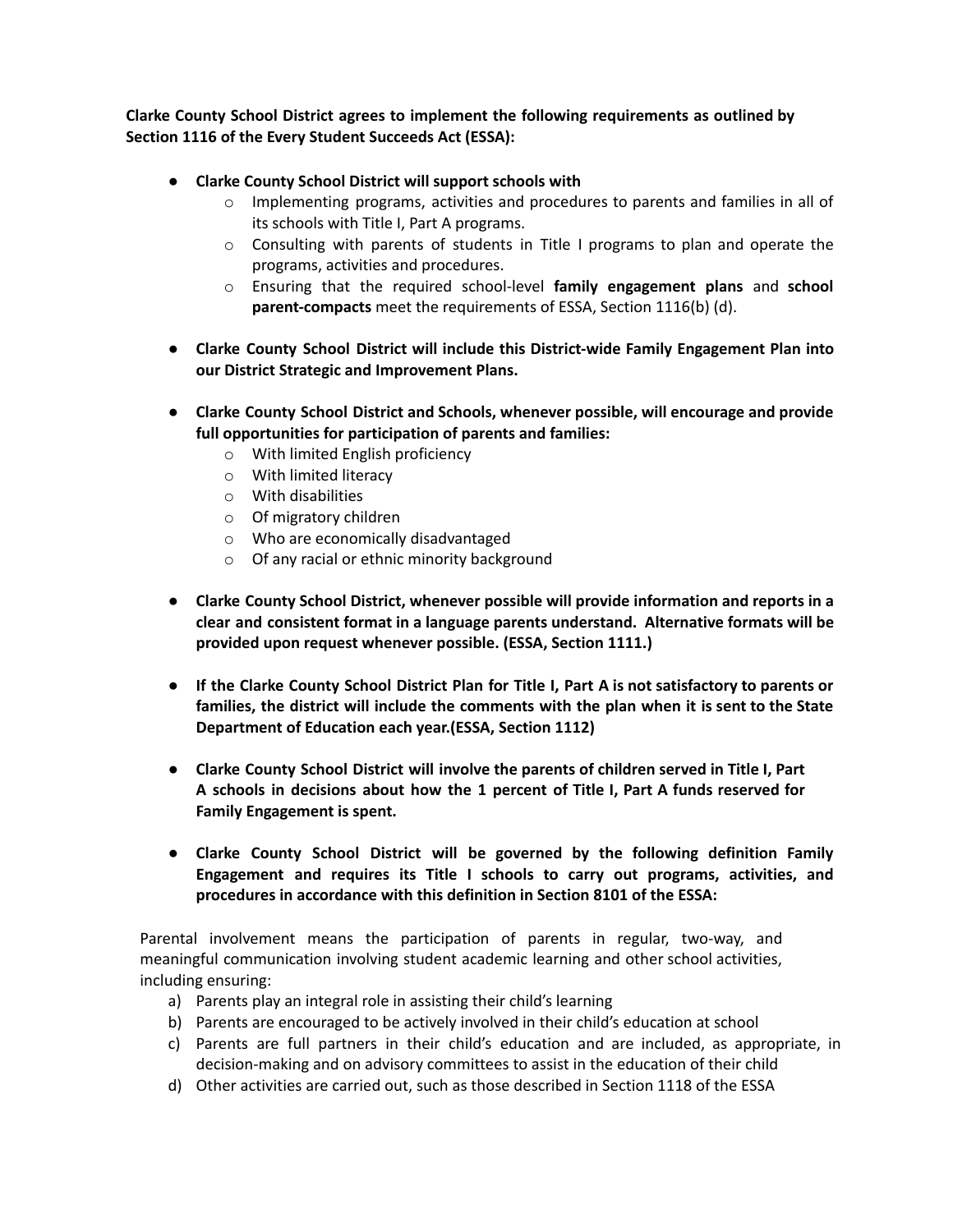## **JOINTLY DEVELOPED**

Clarke County School District will do the following to involve family members in the development of our LEA plan under Section 1112, and the development of support and improvement plans under paragraphs (1) and (2) of Section 1111(d) of the ESEA:

- Title I parents, teachers, administrators, and other school personnel will be invited to provide input on the district's Family Engagement Plan.
- Meeting notices to invite feedback to revise the plan will be advertised through the district and school websites.
- The district will hold community meetings for input on the Family Engagement Plan.
- Parents will be encouraged to complete the Georgia Parent Survey and results will be used to revise the plan.
- Parents and community members may obtain a copy of the plan from the central office or the district's website and may submit input before the final revisions are posted for approval.
- Once approved, parents and community members will have access to the district's Family Engagement plan through the district website and from each of the Title I schools.

# **TECHNICAL ASSISTANCE**

Clarke County School District will provide the coordination, technical assistance, professional learning and other support necessary to assist and build the capacity of all Title I, Part A schools to plan and implement effective parent and family involvement activities to improve student academic achievement and school performance, which may include meaningful consultation with employers, business leaders, and philanthropic organizations, or individuals with expertise in effectively engaging parents and family members in education:

- On-going system-wide training, support, communication, and discussions with schools regarding effective development of school Family Engagement Plans, School-Parent Compacts, School-wide Plans and School Improvement Plans
- On-going monitoring to ensure that schools are meeting Title I requirements
- Completion of Title I program reviews to provide guidance and action plans, as appropriate
- Easy and convenient access to district Title I personnel
- Support and assistance in building parental capacity in the school
- Assistance in development and annual revision of school-level Family Engagement Plan and Home-School Compact

#### **ANNUAL EVALUATION**

**Clarke County School District will complete an annual evaluation of the Parent and Family Engagement Plan. Parents will be meaningfully involved in this evaluation. The evaluation will examine the content and effectiveness of the plan to:**

- improve the academic quality of its schools
- identify barriers to greater participation of all parents in activities (with specific attention to parents who are economically disadvantaged, are disabled, have limited English proficiency, have limited literacy, or are of any racial or ethnic minority background).
- help parents and family members assist with the learning of their children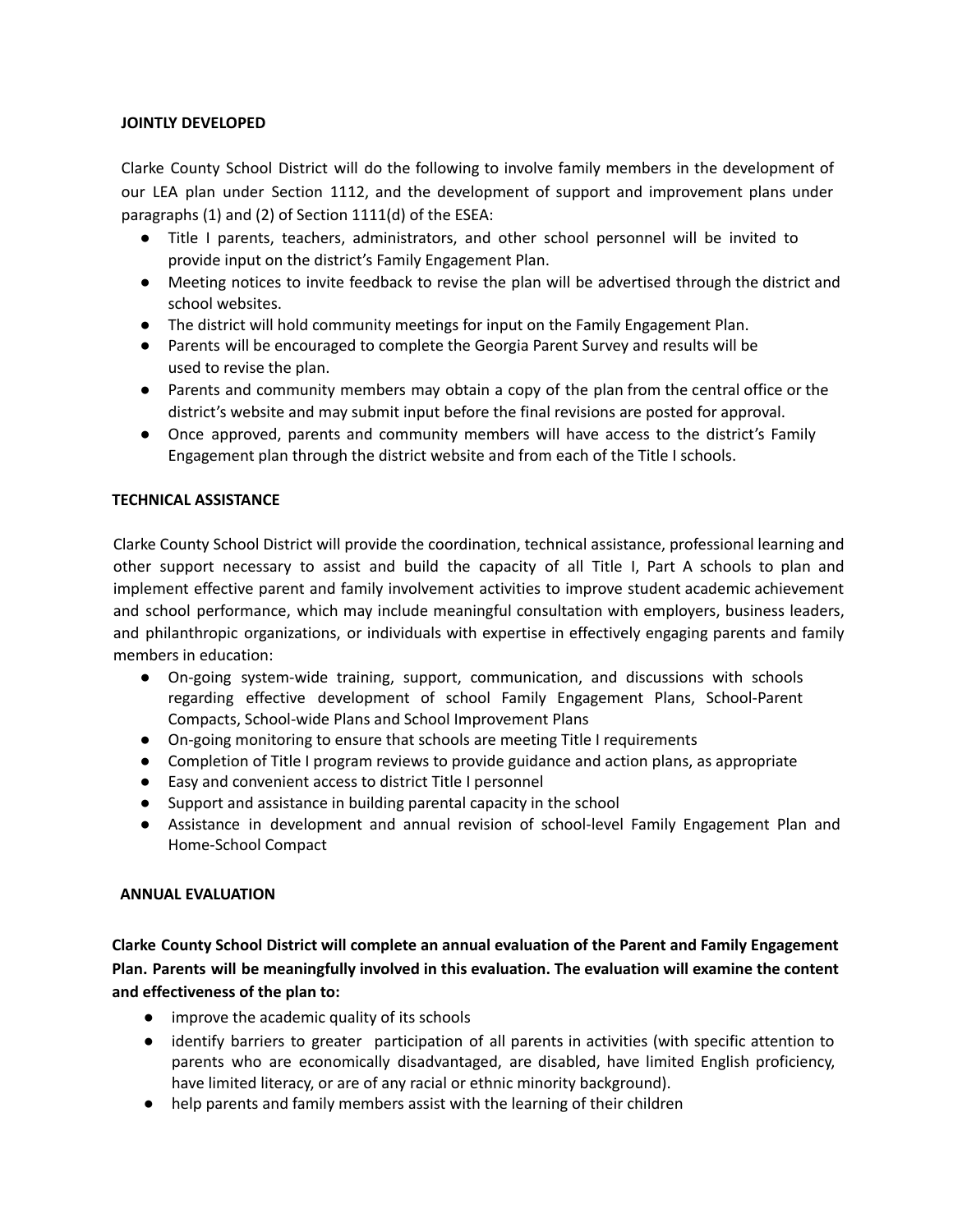- help parents and families engage with school personnel and teachers
- identify and implement strategies to support successful school and family interactions.

**The school district will use the evaluation results to design evidence-based strategies for more effective parent and family engagement and to make necessary revisions to Parent and Family Engagement Plan. The following strategies will be used to get parent and family input for the evaluation:**

- Parent participation in the annual parent survey is promoted through district and school websites, through parent conferences, the school Family Resource Centers, and school parent newsletters
- To ensure as many parents as possible complete the survey, it is held annually around conferences when most parents are in the schools
- For parents who may not have access to take surveys on-line, copies will be available in the school Family Resource Centers and school office area
- Parent program evaluations at the conclusion of workshops meetings, and other Family Engagement events
- Collection and summarization of system-wide data on Family Engagement at district and school
- meetings, events and activities
- Provide a calendar of events for timely notification. These calendars will highlight events and activities that impact student academic achievement

#### **RESERVATION OF FUNDS**

**Clarke County School District will involve the parents and family members of children served in Title I,** Part A schools in decisions about how the 1 percent of Title I, Part A funds reserved for parent and **family engagement is spent at the school-level by consolidating these funds into our schools Fund 150 accounts.**

- Each school is required to get parent and family input on how the parent involvement set aside will be used at their Title I Family Engagement and Title I School-wide Program Planning Meetings in the spring and fall.
- The district also gathers input on the parent involvement set aside at the district level parent input meetings in partnership with the Office of Community Engagement and Strategic Partnerships.

## **COORDINATION OF SERVICES**

**Clarke County School District will coordinate and integrate parent and family engagement strategies with other relevant Federal, State, and local laws and programs whenever possible. These programs include Early Head Start, Head Start, Pre-K and 21 st Century Community Learning Centers. Title I and these programs will partner to implement these strategies:**

- Assist in coordinating transition opportunities for parents and students
- Provide parent resources, as appropriate, to nurture early learning, promote family literacy, and support parents as equal partners in education;
- Host parent meetings to foster confidence in parents as their child's first teacher and support home as an extension of the classroom
- Hold collaborative meetings between the coordinators of the District's Office of Early Learning and the School's Title I Family Engagement Specialist to inform them of eligibility requirements, registration procedures and program services so that this information may be disseminated to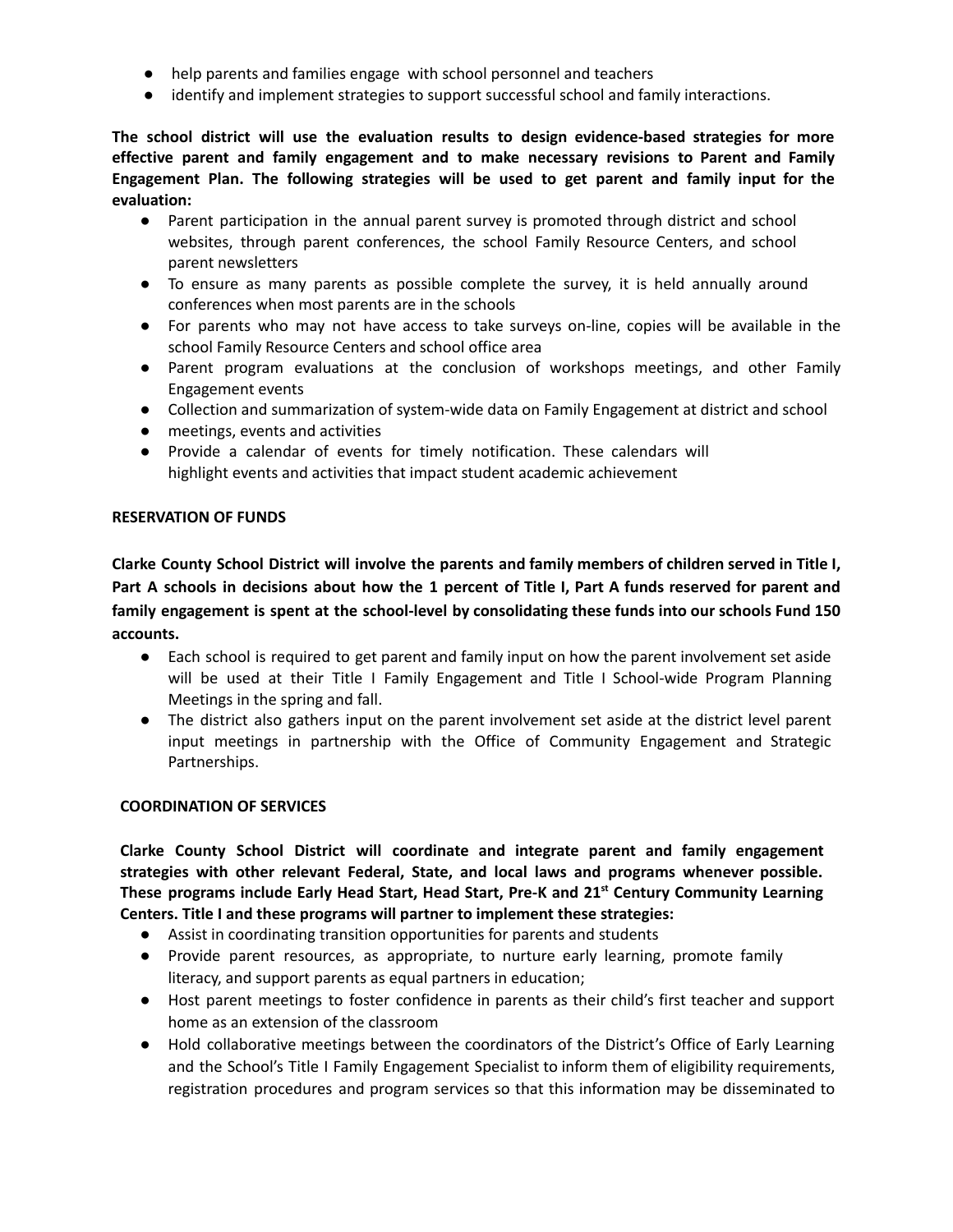parents of our Title I schools that may have pre-school age children.

● A representative from the district office will serve as an active member of the Early Learning Committee of the Whatever It Takes Initiative to ensure that each child in the Clarke County School District Title I attendance zone has access to a high quality early learning environment.

#### **BUILDING CAPACITY OF PARENTS**

The Clarke County School District will build the schools' and parents' capacity for strong Family Engagement, to ensure effective involvement of parents and to support a partnership among the school, parents, and the community to improve student academic achievement.

# **A. The Clarke County School District will, with the assistance of its Title I schools, provide assistance to parents of children served by the school district or school, as appropriate, in understanding topics such as the following:**

- The State's academic content standards: Georgia Standards of Excellence and College and Career Readiness Performance Index (CCRPI))
- The State and local academic assessments
- Instructional Framework
- The requirements of Title I
- How to monitor their child's progress
- How to work with educators
- Build their capacity to support their child's social emotional and academic growth and development

**B. Clarke County School District will, with the assistance of its schools, provide materials and training to help parents work with their children to improve their children's academic achievement, such as literacy training, and using technology, as appropriate, to foster Family Engagement.**

- Trainings and brochures or newsletters to help parents understand their child's core content
- Guidelines, tips and direct instruction on supporting student learning at home promoting family reading that support vocabulary development and reading comprehension, and understanding mathematical concepts
- Training opportunities that may include how to navigate/sign-up for parent portal, navigate and understand school/teacher websites and teacher blogs, the use of iPad technology in the classroom and how to use computer resources available to students
- Training on the use of the Innovative Digital Learning Environments for students in grades 3-12
- Academic Parent and Teacher Teams (APTT) at Cleveland Road Elementary and Gaines Elementary where parents learn about their child's progress on essential academic skills and learn how to work at home with their child on those skills
- And take-home materials and other resources for parents to use with their children to promote further learning at home

#### C. Clarke County School District will, with the assistance of its schools and parents, train its teachers,